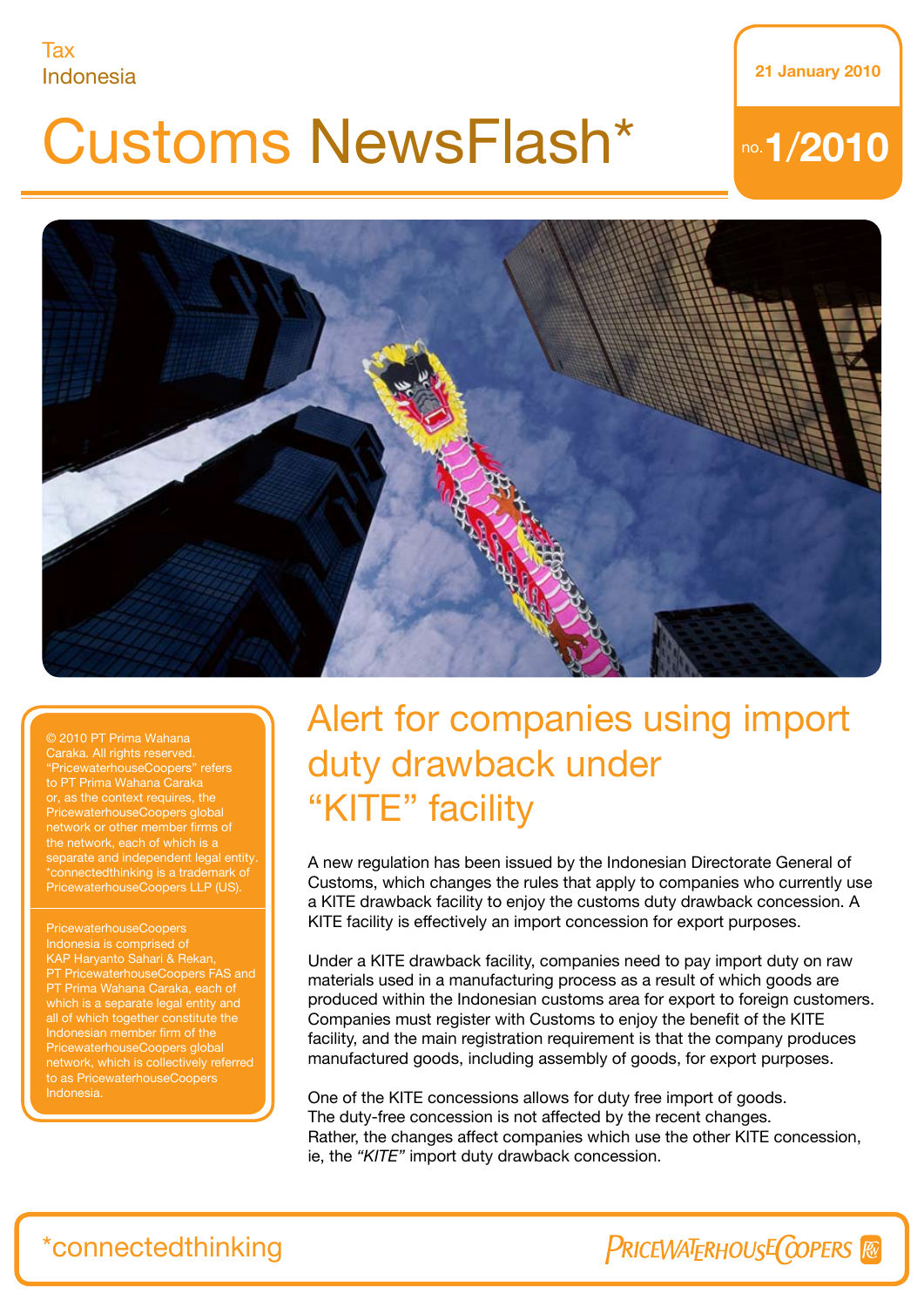Under the drawback concession, companies are required to pay duty at the time goods and materials are imported, but are subsequently able to claim a refund of the duty paid, to the extent that the dutiable goods have been used in manufacturing or assembling other finished goods which are exported.

The new change is procedural, and does not affect the availability of the concession. However, the change is also very significant, because a failure to follow the new procedure correctly may mean that a company cannot claim the drawback concession to which it would otherwise be entitled. Therefore, companies enjoying the drawback concession need to change their own procedures to be able to comply with the new regulation and continue to obtain the full benefit of the KITE drawback concession.

The regulation now requires the use of a special account code on the duty payment form relating to import duty payments which are potentially eligible for the KITE drawback concession. The special account code is number 412114, and this must be used in the *"SSPCP"/"Surat Setoran Pabean, Cukai dan Pajak Dalam Rangka Impor"* (tax payment form). The requirement is imposed by customs regulation No. P-50/BC/2009 dated 6 December 2009.

The requirements for the drawback process under the KITE facility are regulated by customs decree No. Kep-205/BC/2003 as amended by customs regulation No. P-11/BC/2006. Under these regulations import duty drawback of the raw materials is granted provided that the finished products have been exported and/or delivered to a Bonded Zone. The new requirement to enjoy import duty drawback is that the payment of import duty on the KITE facility must be paid to the state account for import duty income, account No. 412114. If not, the import duty cannot be drawnback.

Regulation No. P-50/BC/2009 is still unclear about how the concession may apply if all duty payments are recorded in account No. 412114, but the company using the KITE drawback facility does not drawback the full amount import duty paid into that account. For example, this could be the case where the imported goods are used in the manufacture of end products which are partly sold to domestic customers, and partly sold to export customers. Although at this stage, we do not have any formal indication from Customs about how this particular issue should be managed, we think the safest option will be to use account no. 412114 for all duty payments in respect of which a KITE drawback claim might be made in the future, and we would expect Customs to follow their past practice and allow proportional refunds to be made based on the extent to which the dutiable imports are used in manufacturing exported goods.

The new Customs regulation No. P-50/BC/2009 will take effect from 1 March 2010. All companies using the KITE drawback facility must urgently review their procedures to ensure all the requirements of this regulation are met in the future.

Please contact any member of our Customs team if you like further information about this change or assistance with any other Customs matter.